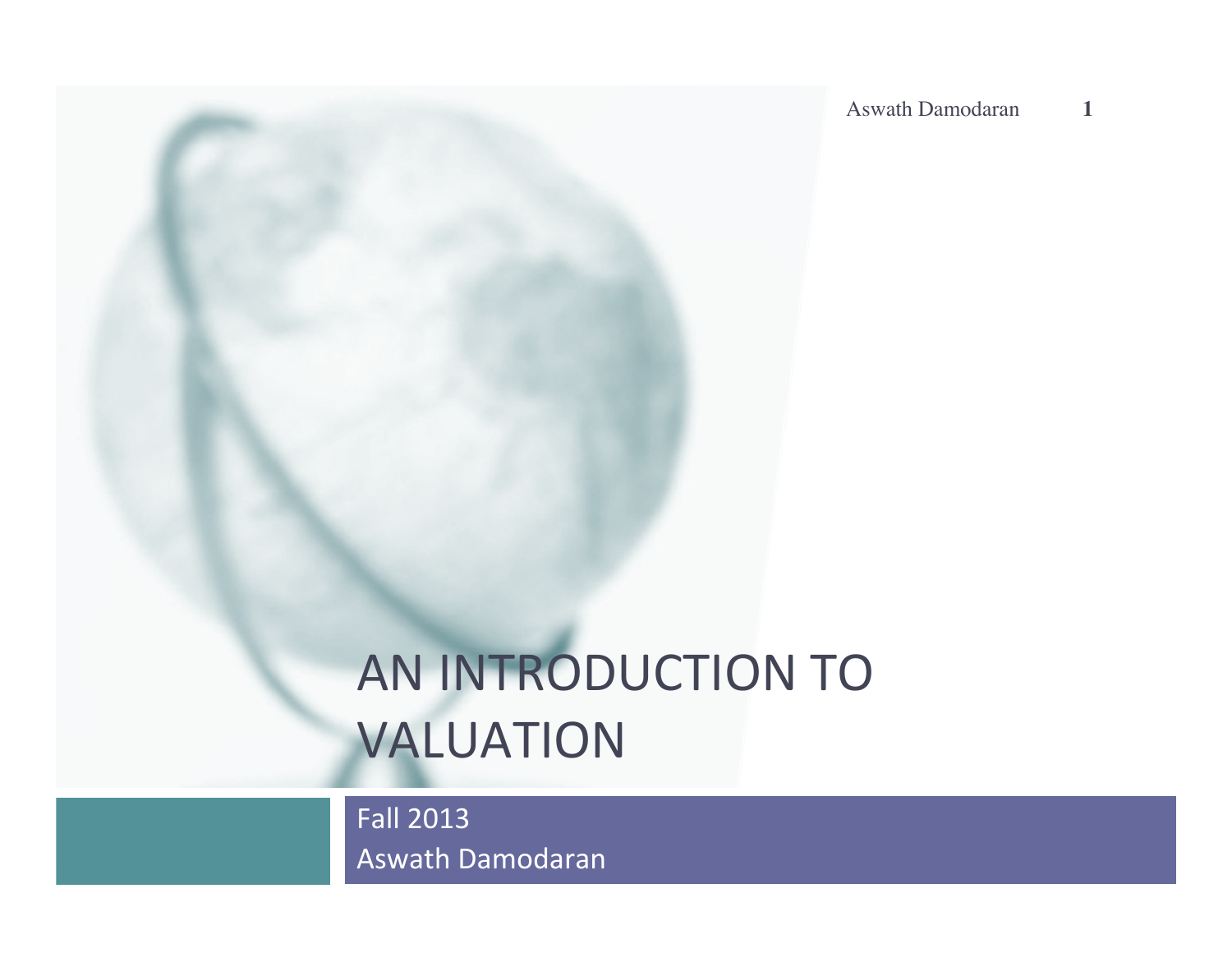#### Some Initial Thoughts

□ " One hundred thousand lemmings cannot be wrong" Graffiti



We thought we were in the top of the eighth inning, when we were in the bottom of the ninth. *Stanley*<br>Aswath Damodaran *Drucket* 

**2**

Aswath Damodaran *Druckenmiller*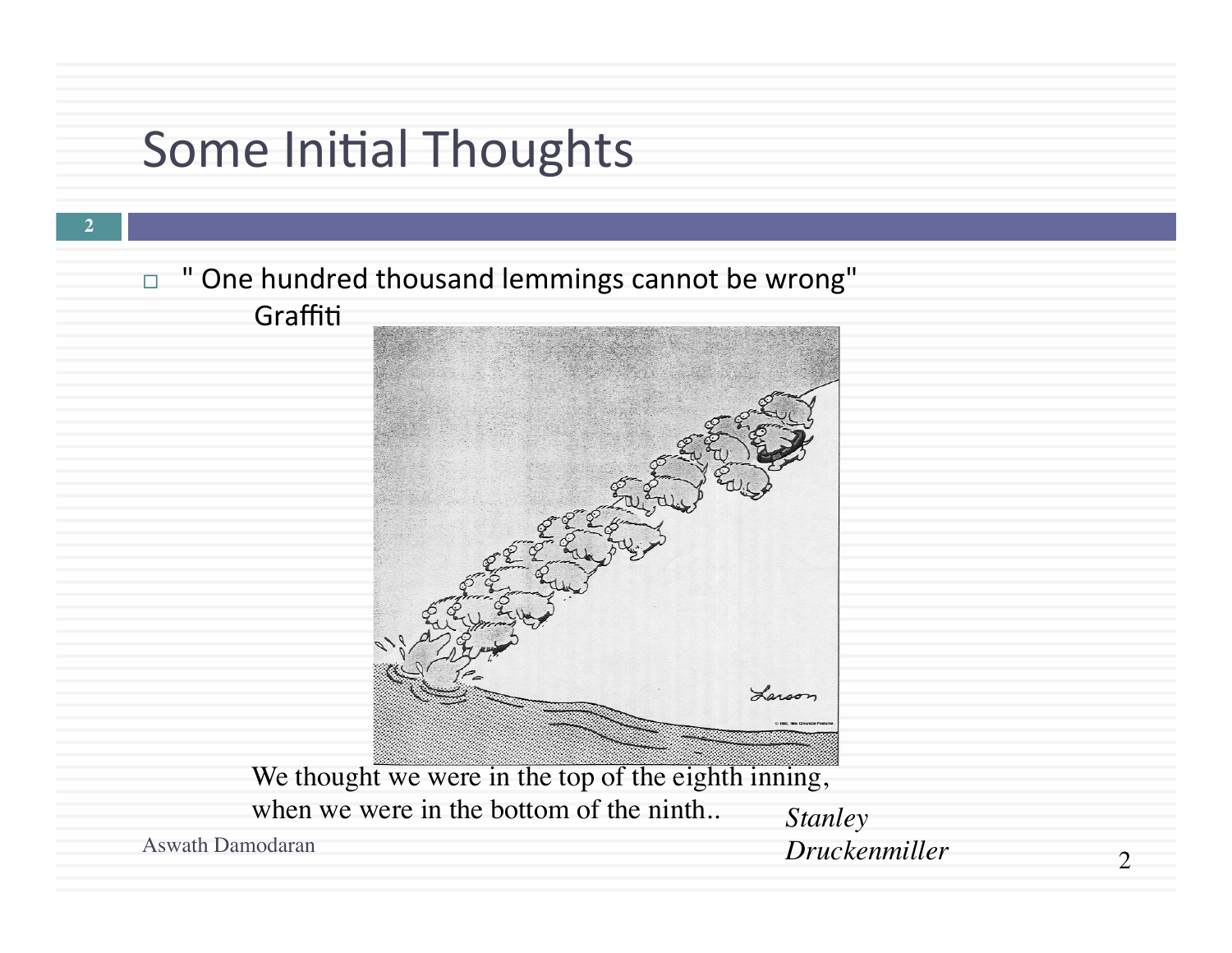# A philosophical basis for Valuation

- $\Box$  "Valuation is often not a helpful tool in determining when to sell hyper-growth stocks", Henry Blodget, Merrill Lynch Equity Research Analyst in January 2000, in a report on Internet Capital Group, which was trading at \$174 then.
	- There have always been investors in financial markets who have argued that market prices are determined by the perceptions (and misperceptions) of buyers and sellers, and not by anything as prosaic as cashflows or earnings.
	- $\blacksquare$  Perceptions matter, but they cannot be all the matter. If perceptions are at war with reality, reality always wins out (in the end).
- $\Box$  Asset prices cannot be justified by merely using the "bigger fool" theory.
- □ Postscript: Internet Capital Group was trading at \$ 3 in *January 2001.*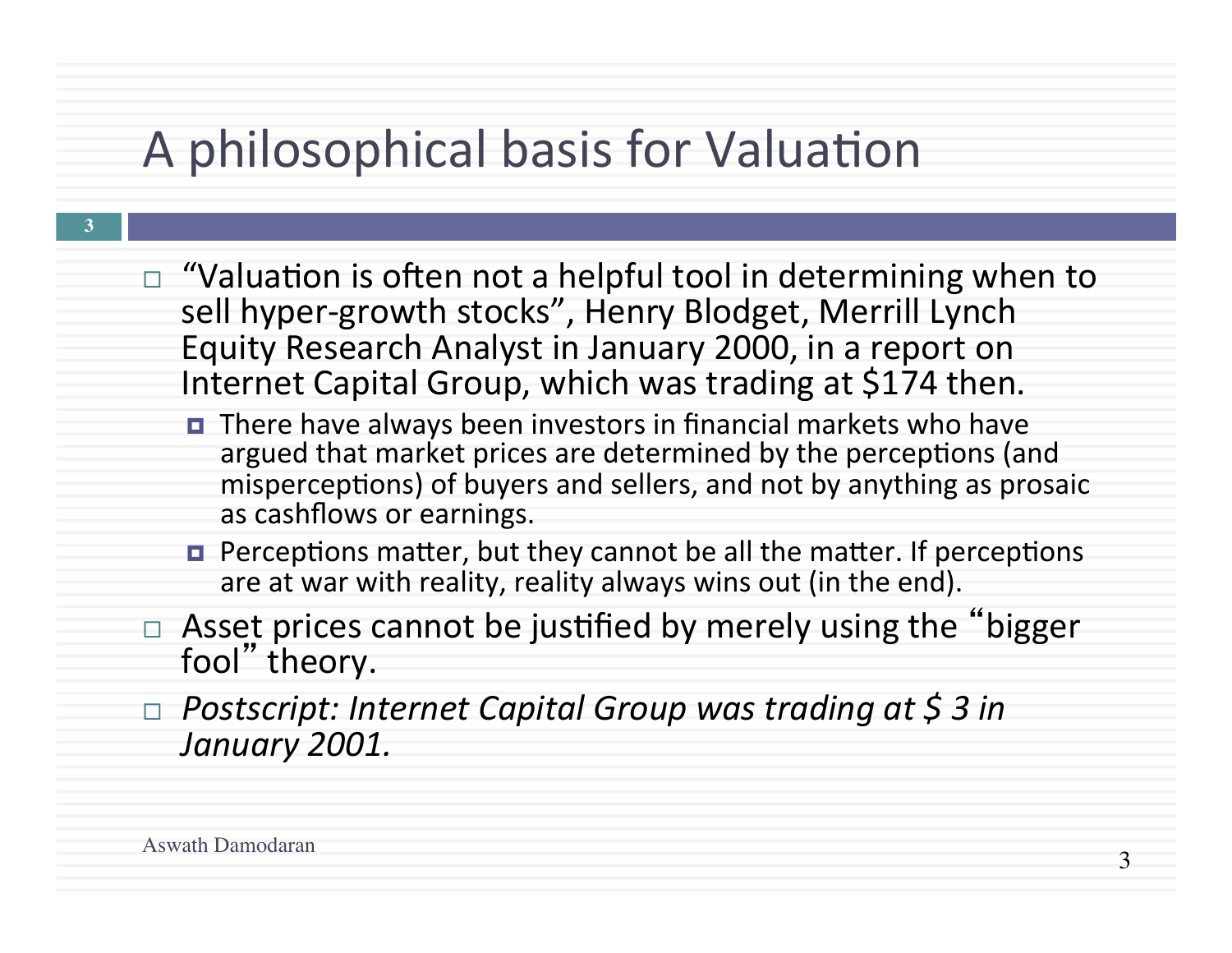#### Misconceptions about Valuation

- **4**
- $\Box$  Myth 1: A valuation is an objective search for "true" value
	- Truth 1.1: All valuations are biased. The only questions are "how much" and in which direction.
	- **E** Truth 1.2: The direction and magnitude of the bias in your valuation is directly proportional to who pays you and how much you are paid.
- $\Box$  Myth 2.: A good valuation provides a precise estimate of value
	- $\blacksquare$  Truth 2.1: There are no precise valuations.
	- $\blacksquare$  Truth 2.2: The payoff to valuation is greatest when valuation is least precise.
- $\Box$  Myth 3: . The more quantitative a model, the better the valuation
	- Truth 3.1: One's understanding of a valuation model is inversely proportional to the number of inputs required for the model.
	- $\blacksquare$  Truth 3.2: Simpler valuation models do much better than complex ones.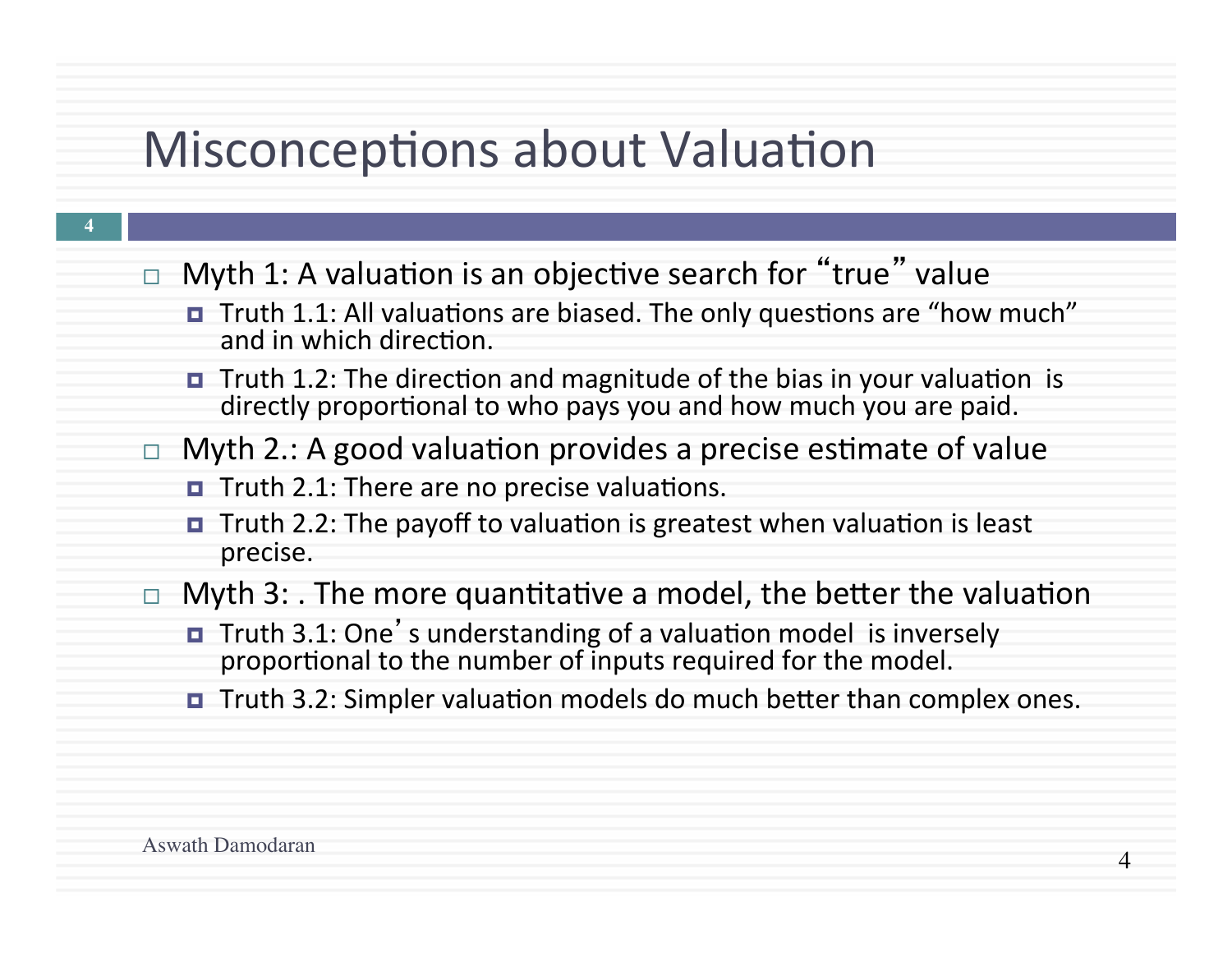#### Approaches to Valuation

- $\Box$  Intrinsic valuation, relates the value of an asset to its intrinsic characteristics: its capacity to generate cash flows and the risk in the cash flows. In it's most common form, intrinsic value is computed with a discounted cash flow valuation, with the value of an asset being the present value of expected future cashflows on that asset.
	- Relative valuation, estimates the value of an asset by looking at the pricing of 'comparable' assets relative to a common variable like earnings, cashflows, book value or sales.
	- Contingent claim valuation, uses option pricing models to measure the value of assets that share option characteristics.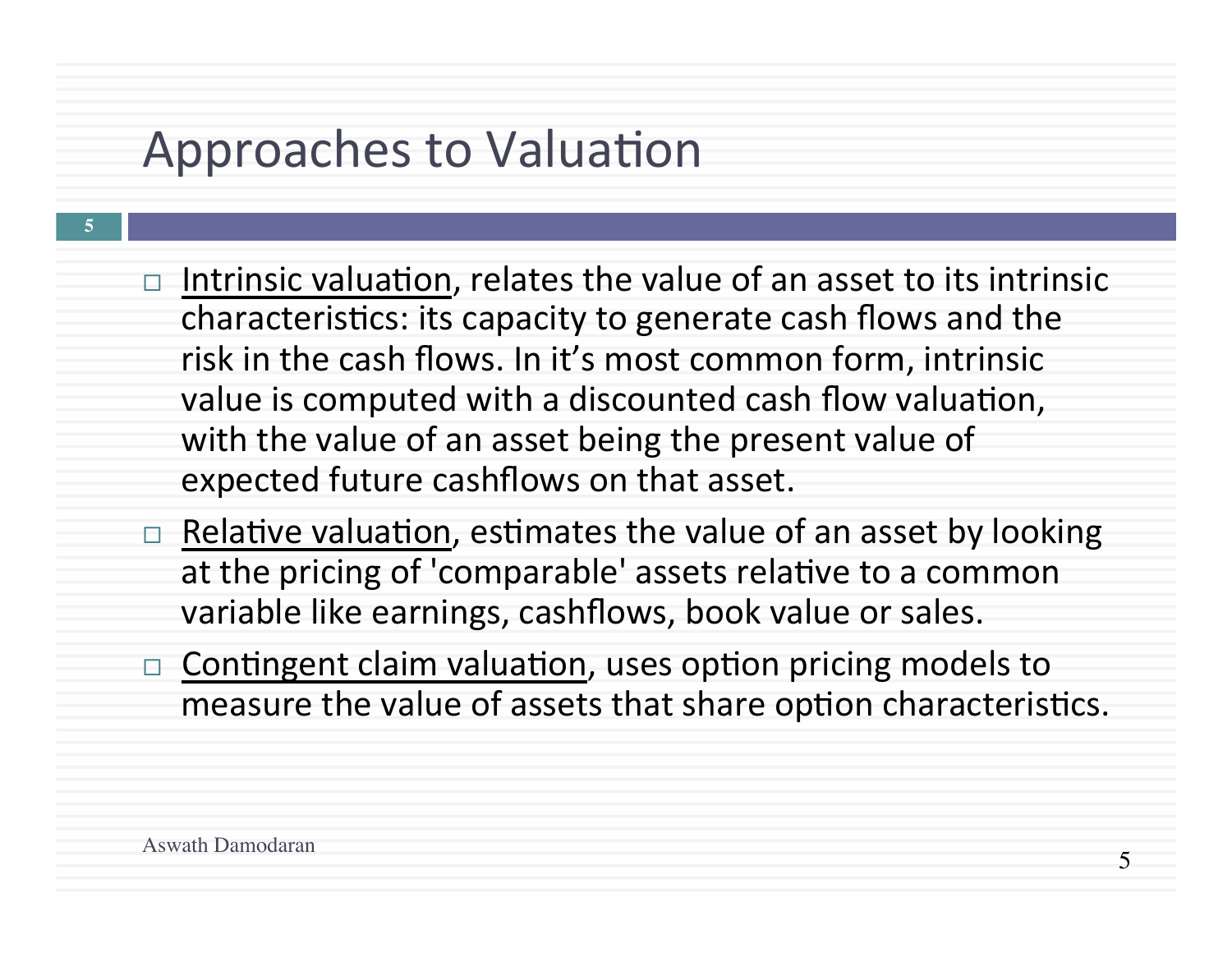#### Basis for all valuation approaches

- $\Box$  The use of valuation models in investment decisions (i.e., in decisions on which assets are under valued and which are over valued) are based upon
	- $\blacksquare$  a perception that markets are inefficient and make mistakes in assessing value
	- $\blacksquare$  an assumption about how and when these inefficiencies will get corrected
- $\Box$  In an efficient market, the market price is the best estimate of value. The purpose of any valuation model is then the justification of this value.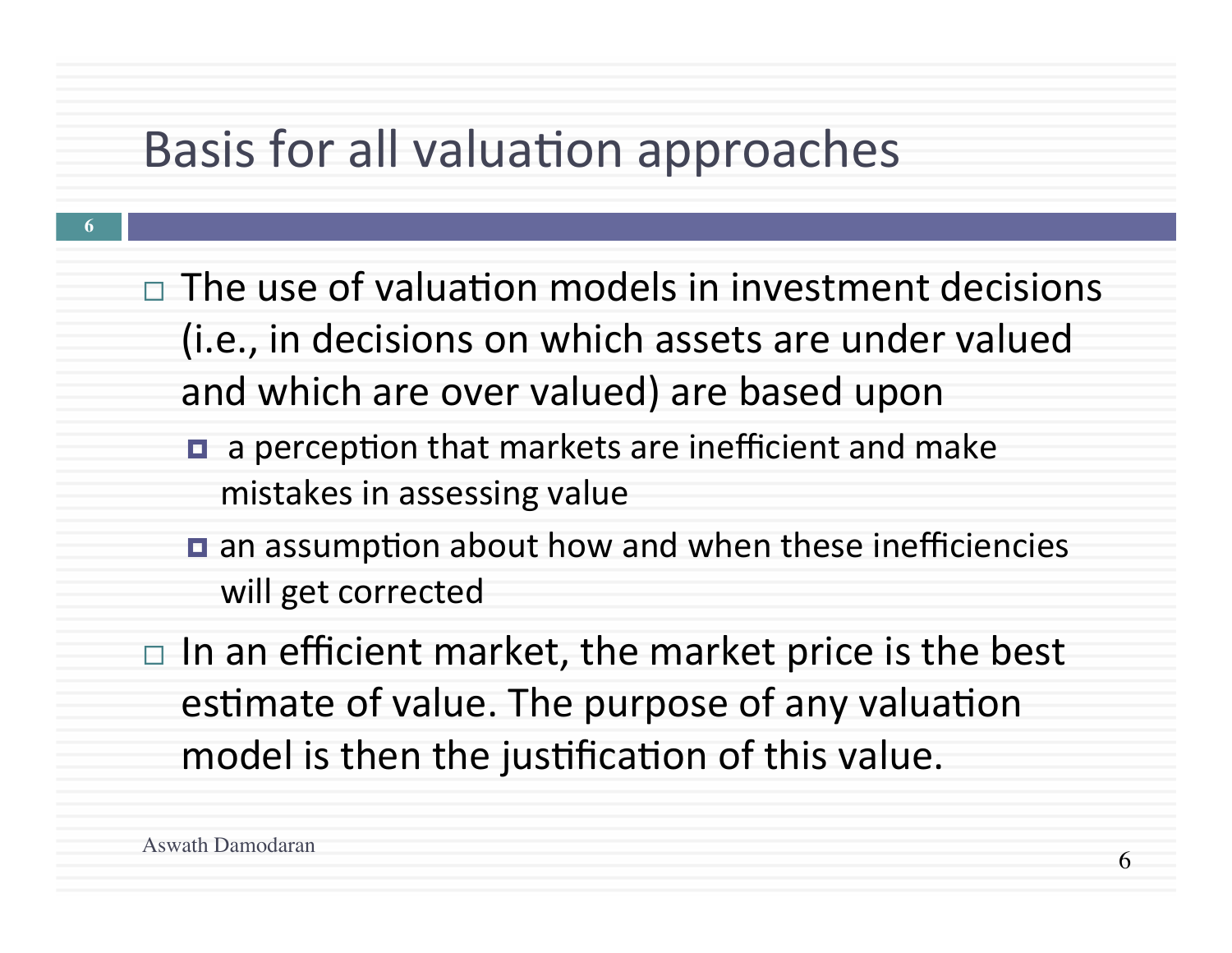#### Discounted Cash Flow Valuation

- **7**
- $\Box$  What is it: In discounted cash flow valuation, the value of an asset is the present value of the expected cash flows on the asset.
- $\Box$  Philosophical Basis: Every asset has an intrinsic value that can be estimated, based upon its characteristics in terms of cash flows, growth and risk.
- $\Box$  Information Needed: To use discounted cash flow valuation, you need
	- $\Box$  to estimate the life of the asset
	- $\blacksquare$  to estimate the cash flows during the life of the asset
	- $\blacksquare$  to estimate the discount rate to apply to these cash flows to get present value
- $\Box$  Market Inefficiency: Markets are assumed to make mistakes in pricing assets across time, and are assumed to correct themselves over time, as new information comes out about assets.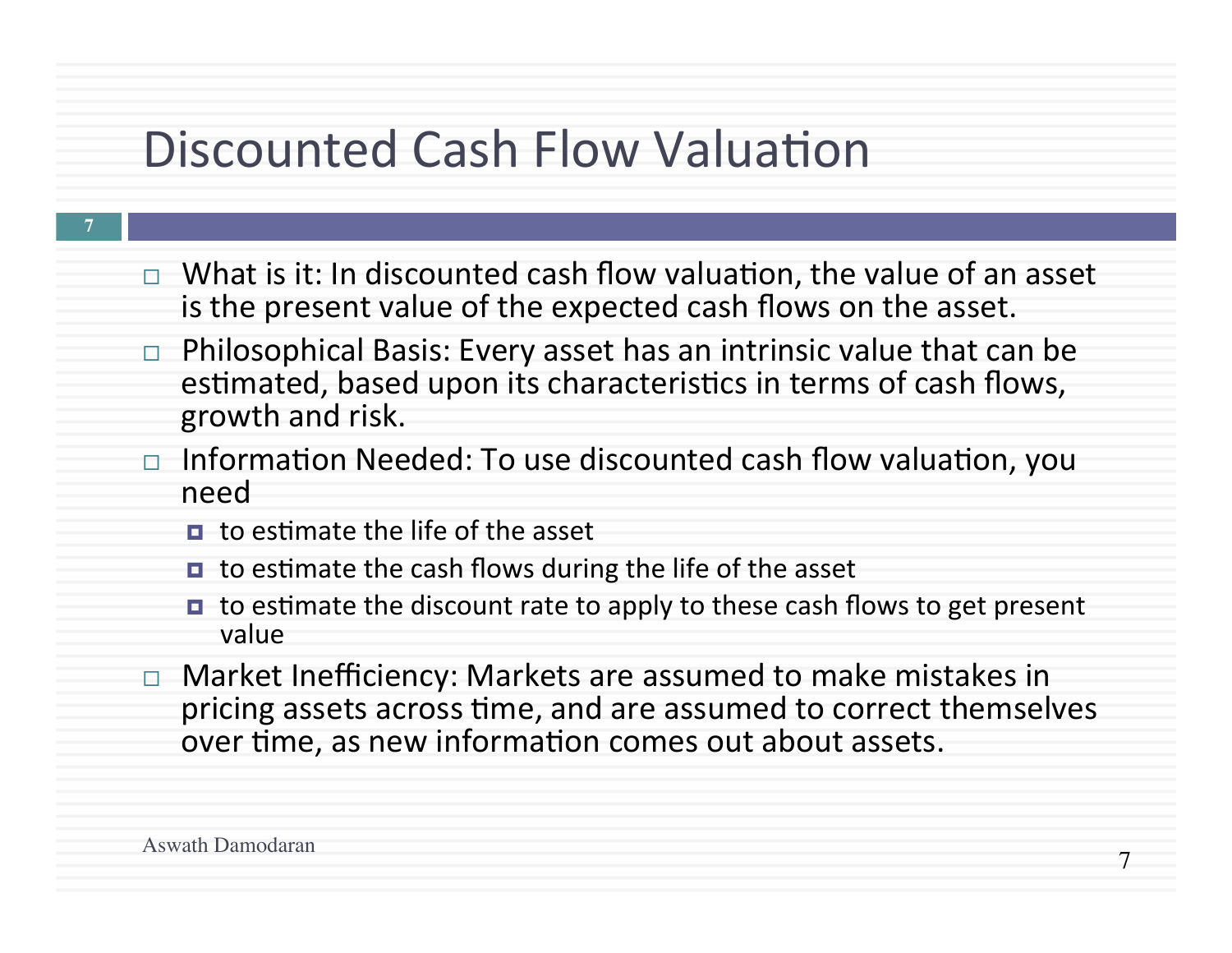#### Advantages of DCF Valuation

- $\Box$  Since DCF valuation, done right, is based upon an asset's fundamentals, it should be less exposed to market moods and perceptions.
- $\Box$  If good investors buy businesses, rather than stocks (the Warren Buffet adage), discounted cash flow valuation is the right way to think about what you are getting when you buy an asset.
- $\Box$  DCF valuation forces you to think about the underlying characteristics of the firm, and understand its business. If nothing else, it brings you face to face with the assumptions you are making when you pay a given price for an asset.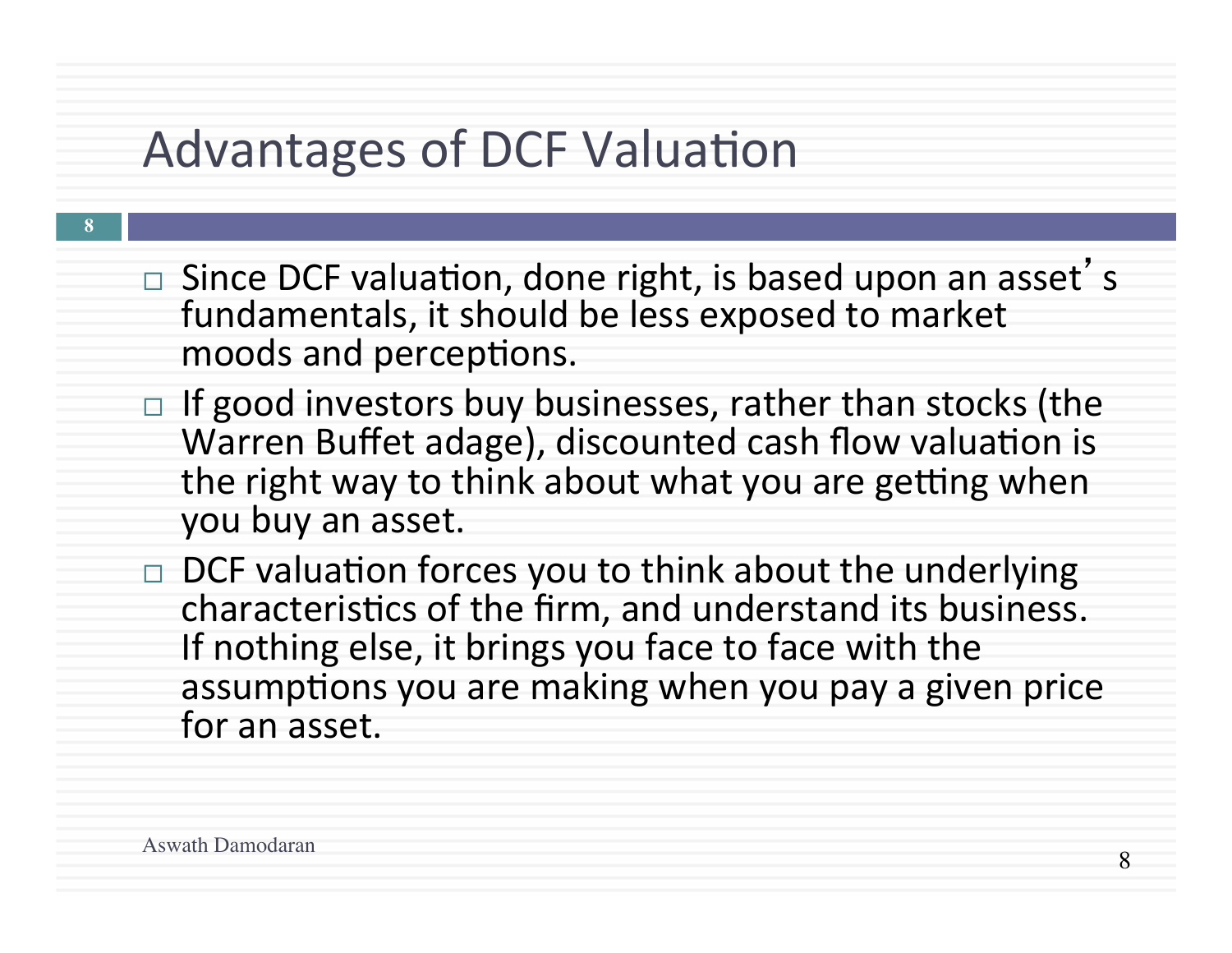### Disadvantages of DCF valuation

- $\Box$  Since it is an attempt to estimate intrinsic value, it requires far more explicit inputs and information than other valuation approaches
	- These inputs and information are not only noisy (and difficult to estimate), but can be manipulated by the analyst to provide the conclusion he or she wants. The quality of the analyst then becomes a function of how well he or she can hide the manipulation.
	- $\Box$  In an intrinsic valuation model, there is no guarantee that anything will emerge as under or over valued. Thus, it is possible in a DCF valuation model, to find every stock in a market to be over valued. This can be a problem for
		- $\blacksquare$  equity research analysts, whose job it is to follow sectors and make recommendations on the most under and over valued stocks in that sector
		- equity portfolio managers, who have to be fully (or close to fully) invested in equities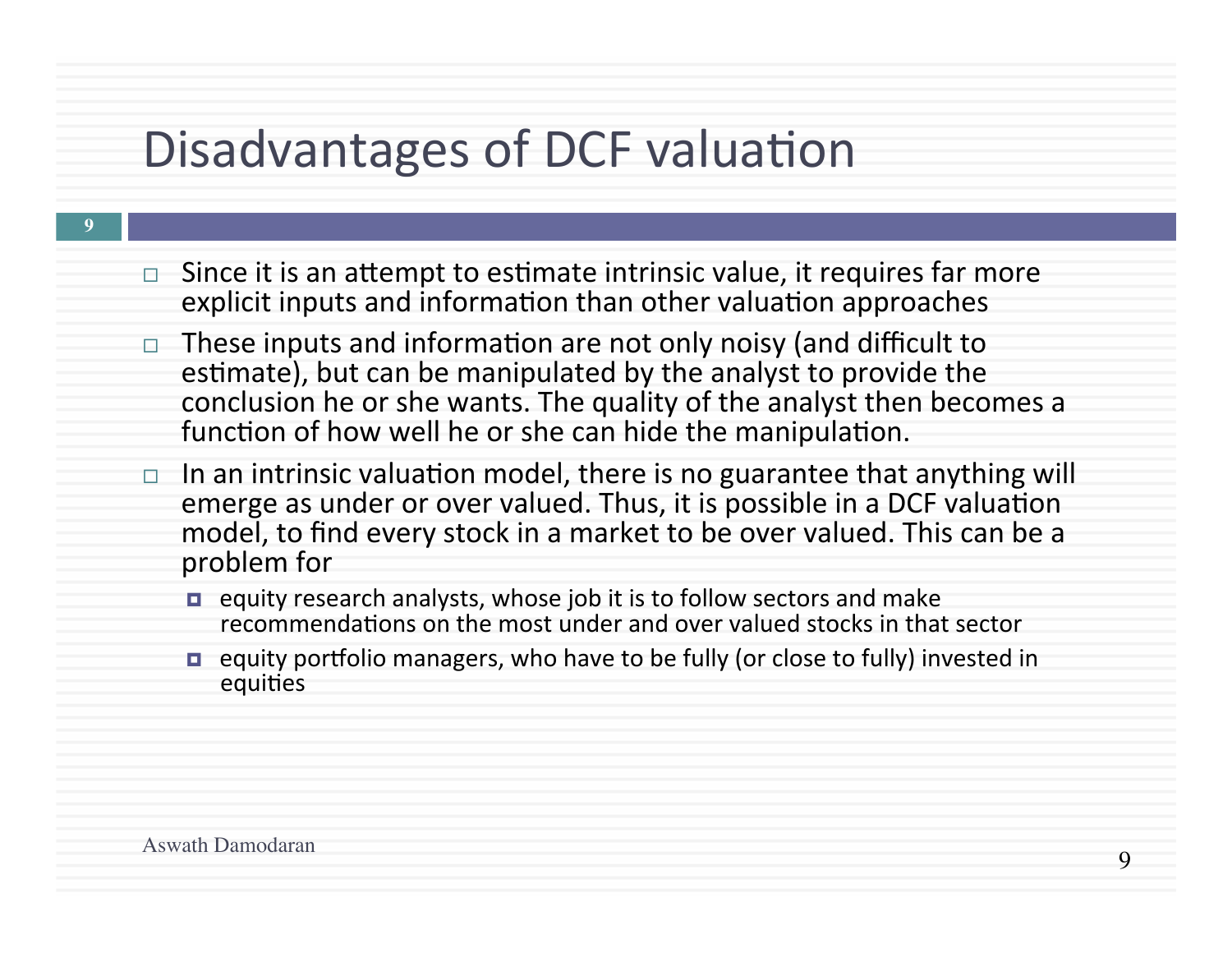#### When DCF Valuation works best

- $\Box$  At the risk of stating the obvious, this approach is designed for use for assets (firms) that derive their value from their capacity to generate cash flows in the future.
- $\Box$  It works best for investors who either
	- $\blacksquare$  have a long time horizon, allowing the market time to correct its valuation mistakes and for price to revert to "true" value or
	- $\blacksquare$  are capable of providing the catalyst needed to move price to value, as would be the case if you were an activist investor or a potential acquirer of the whole firm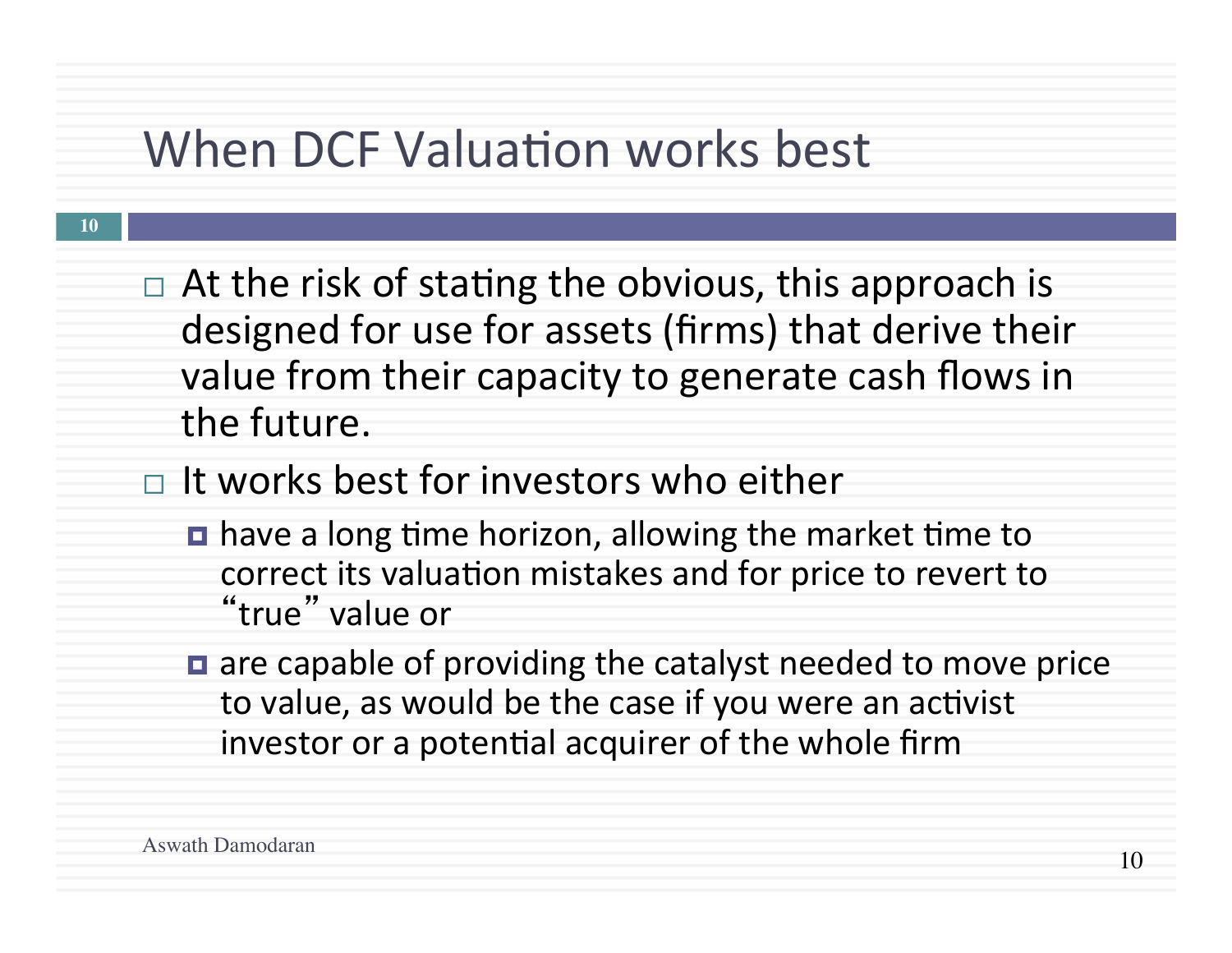#### **Relative Valuation**

- **11**
- $\Box$  What is it?: The value of any asset can be estimated by looking at how the market prices "similar" or 'comparable" assets.
- $\Box$  Philosophical Basis: The intrinsic value of an asset is impossible (or close to impossible) to estimate. The value of an asset is whatever the market is willing to pay for it (based upon its characteristics)
- $\Box$  Information Needed: To do a relative valuation, you need
	- $\blacksquare$  an identical asset, or a group of comparable or similar assets
	- **□** a standardized measure of value (in equity, this is obtained by dividing the price by a common variable, such as earnings or book value)
	- $\blacksquare$  and if the assets are not perfectly comparable, variables to control for the differences
- Market Inefficiency: Pricing errors made across similar or comparable assets are easier to spot, easier to exploit and are much more quickly corrected.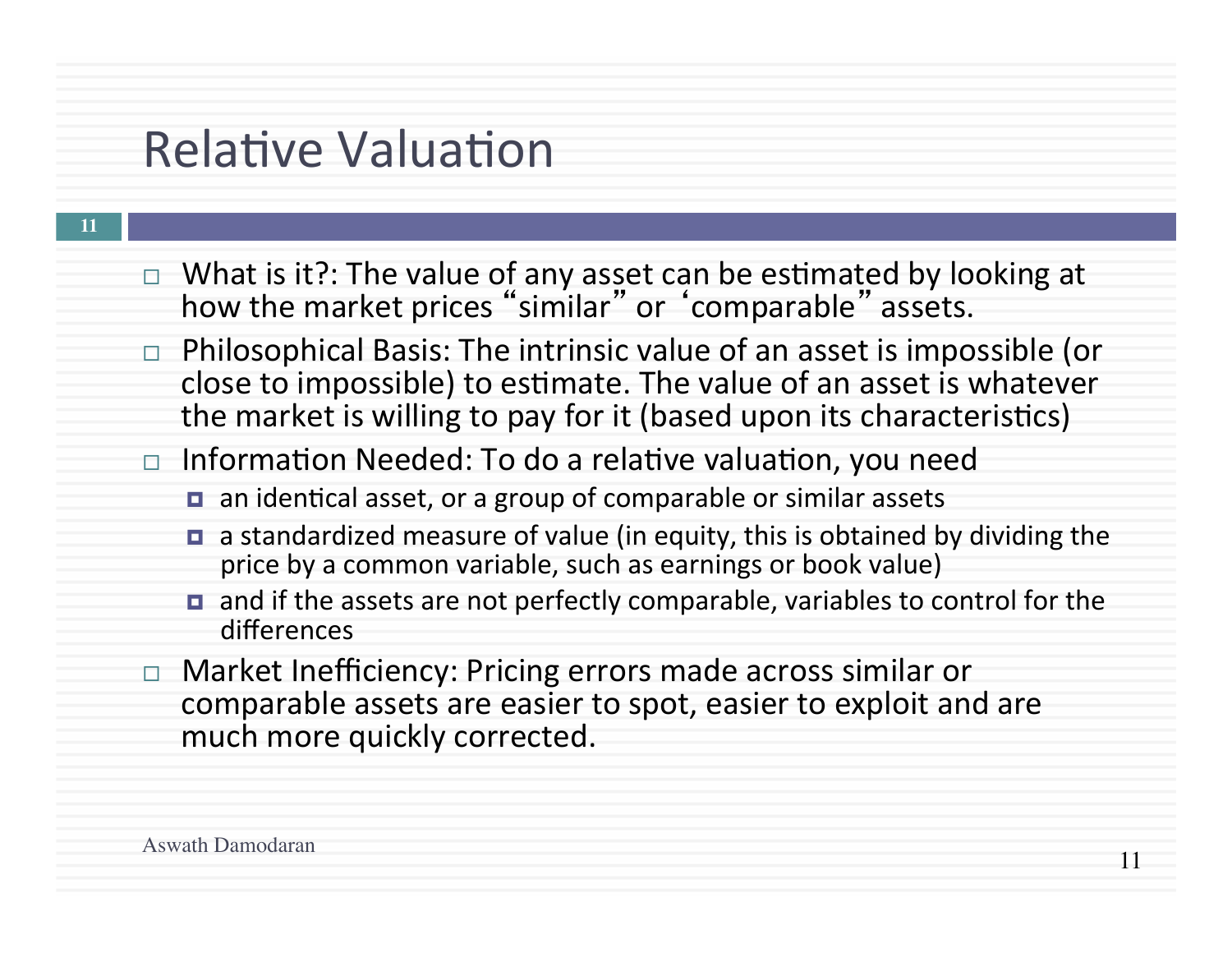## Advantages of Relative Valuation

 $\Box$  Relative valuation is much more likely to reflect market perceptions and moods than discounted cash flow valuation. This can be an advantage when it is important that the price reflect these perceptions as is the case when

■ the objective is to sell an asset at that price today (IPO, M&A)

- investing on "momentum" based strategies
- $\Box$  With relative valuation, there will always be a significant proportion of securities that are under valued and over valued.
- $\Box$  Since portfolio managers are judged based upon how they perform on a relative basis (to the market and other money managers), relative valuation is more tailored to their needs
- $\Box$  Relative valuation generally requires less explicit information than discounted cash flow valuation.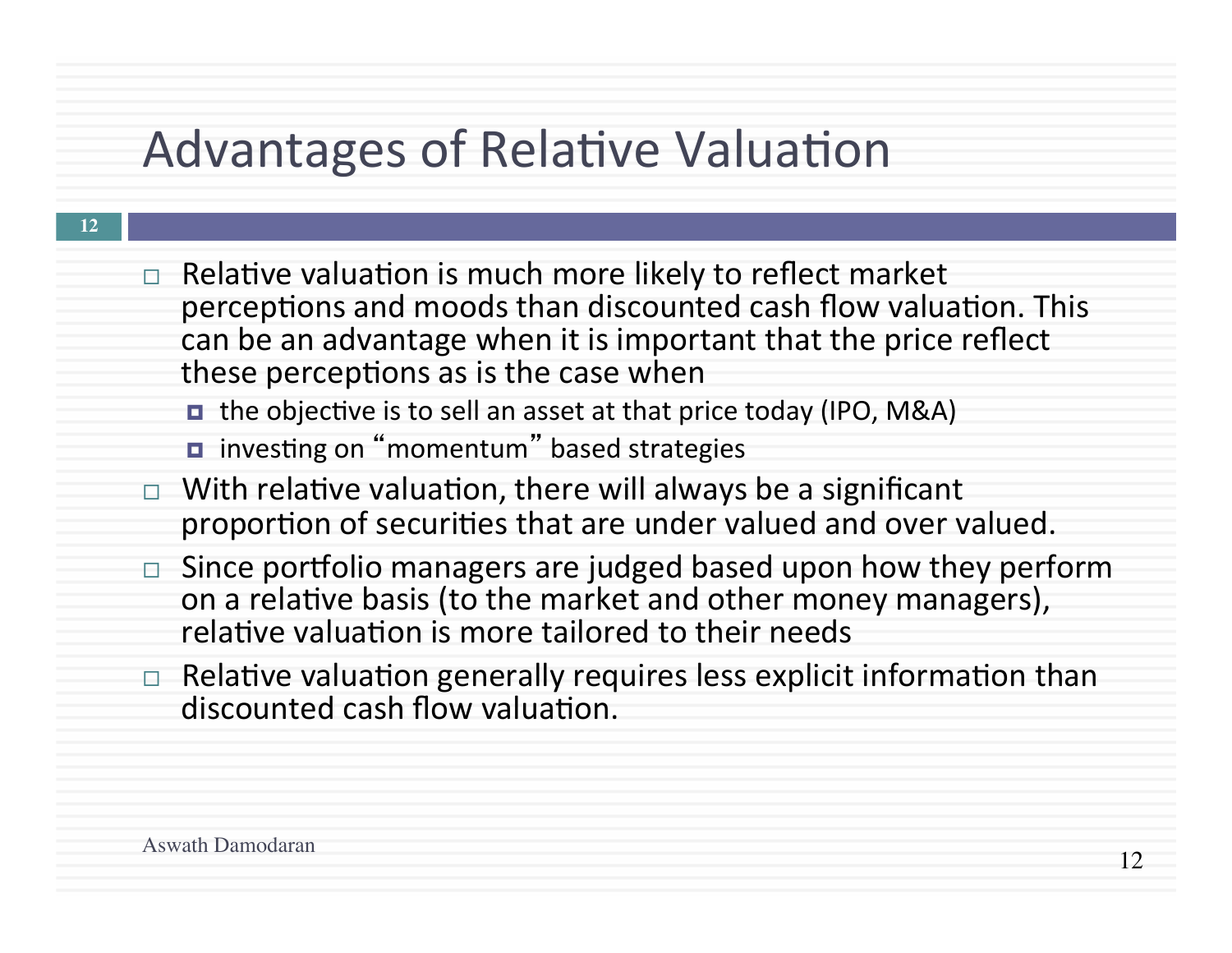#### Disadvantages of Relative Valuation

| I |  |
|---|--|
|   |  |
|   |  |

- $\Box$  A portfolio that is composed of stocks which are under valued on a relative basis may still be overvalued, even if the analysts' judgments are right. It is just less overvalued than other securities in the market
- $\Box$  Relative valuation is built on the assumption that markets are correct in the aggregate, but make mistakes on individual securities. To the degree that markets can be over or under valued in the aggregate, relative valuation will fail
- Relative valuation may require less information in the way in which most analysts and portfolio managers use it. However, this is because implicit assumptions are made about other variables (that would have been required in a discounted cash flow valuation). To the extent that these implicit assumptions are wrong the relative valuation will also be wrong.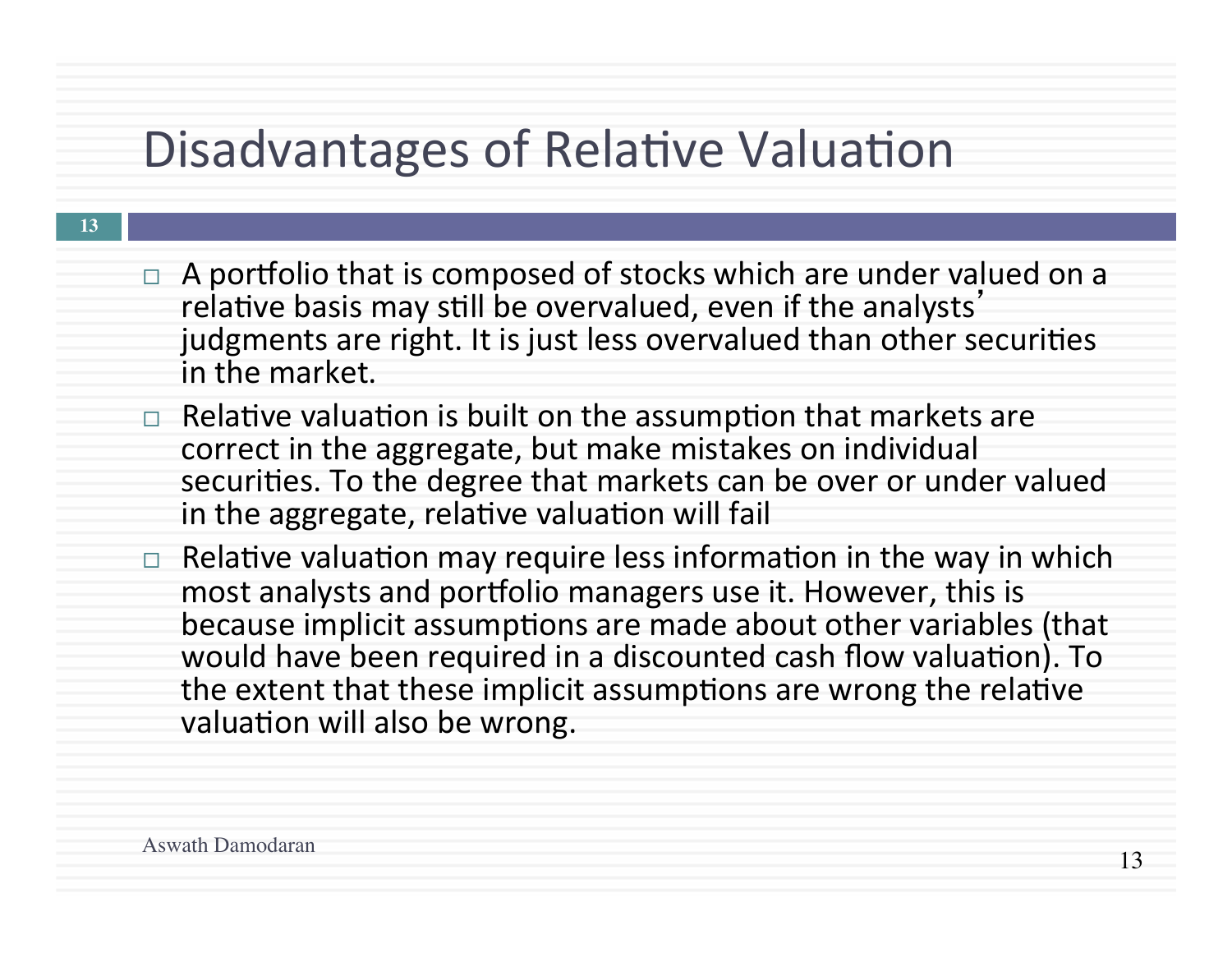#### When relative valuation works best...

- **14**
- $\Box$  This approach is easiest to use when
	- **□** there are a large number of assets comparable to the one being valued
	- **□** these assets are priced in a market
	- there exists some common variable that can be used to standardize the price
- $\Box$  This approach tends to work best for investors
	- $\blacksquare$  who have relatively short time horizons
	- $\blacksquare$  are judged based upon a relative benchmark (the market, other portfolio managers following the same investment style etc.)
	- $\blacksquare$  can take actions that can take advantage of the relative mispricing; for instance, a hedge fund can buy the under valued and sell the over valued assets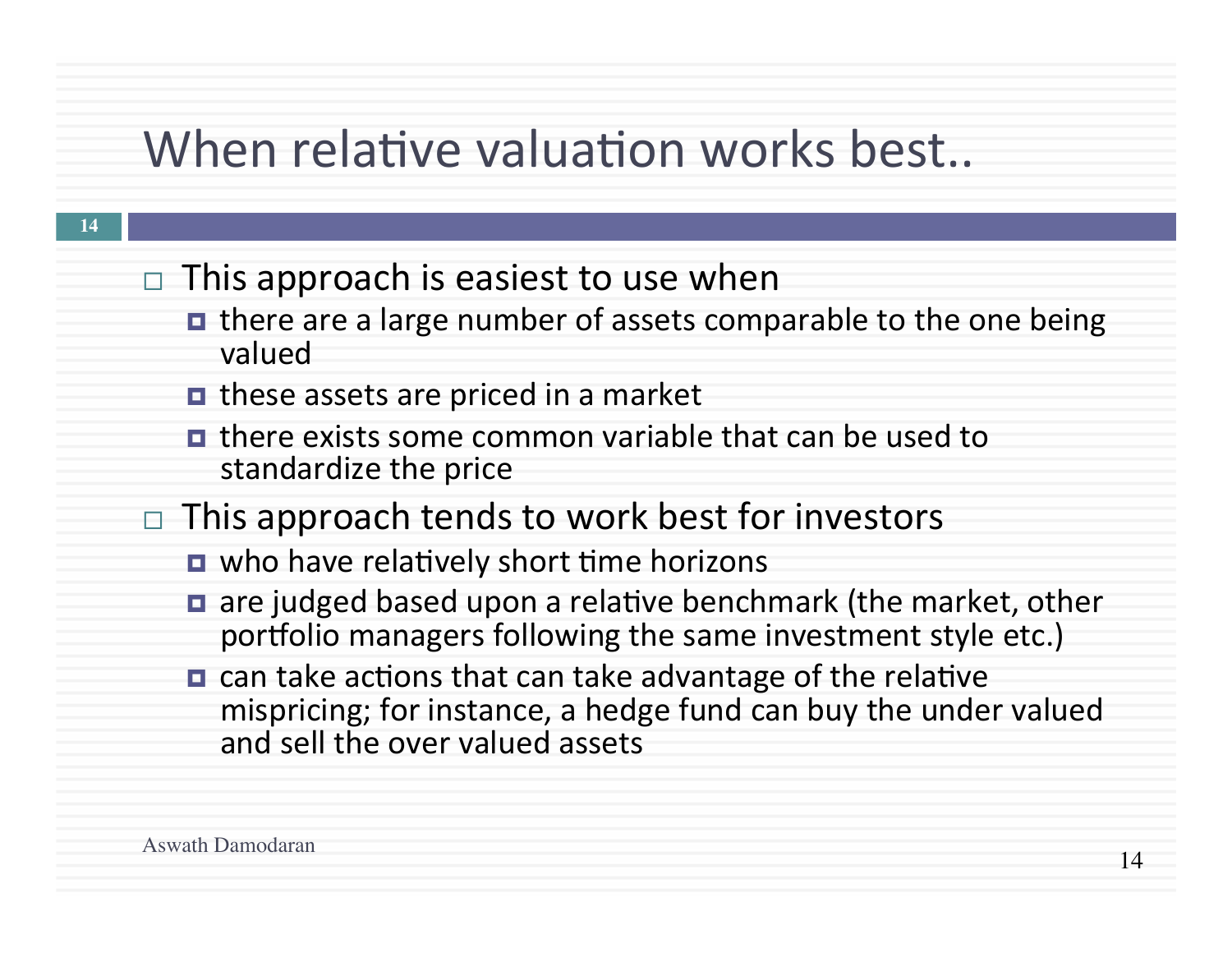#### Asset Based Valuation: A Detour

| ln contrast to valuing a business as a going concern (based on cash  |
|----------------------------------------------------------------------|
| flows) or by looking at how other businesses that look it are priced |
| (relative valuation), you sometimes may value a business by          |
| valuing its assets.                                                  |

- $\Box$  Asset based valuation may be used in the context of
	- $\blacksquare$  Liquidation valuation, where you are valuing the assets for sale
	- $\blacksquare$  Accounting valuation, where you are valuing individual assets for accounting reasons (fair value or goodwill estimation
	- $\blacksquare$  Sum of the parts valuation, to either see if a company is cheap as an investment or a good target for acquisition/ restructuring
	- To value the individual assets, though, you have to either use expected cash flows (intrinsic valuation) or base it on the pricing of similar assets (relative valuation).
	- $\Box$  Asset based valuation is easiest to do when assets are separable and have stand alone earnings/cash flows.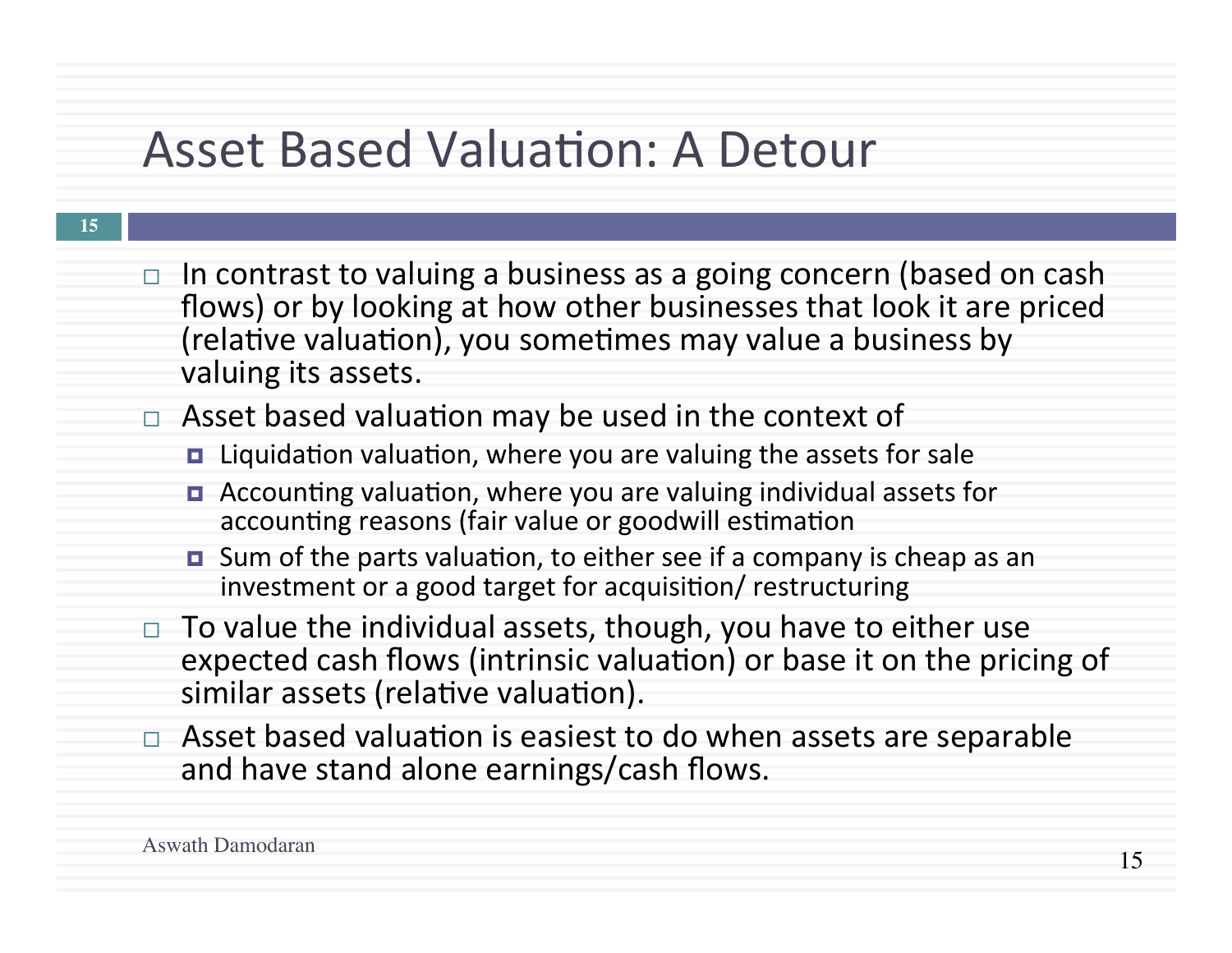## What approach would work for you?

- $\Box$  As an investor, given your investment philosophy, time horizon and beliefs about markets (that you will be investing in), which of the the approaches to valuation would you choose?
	- a. Discounted Cash Flow Valuation
	- b. Relative Valuation
	- c. Neither. I believe that markets are efficient.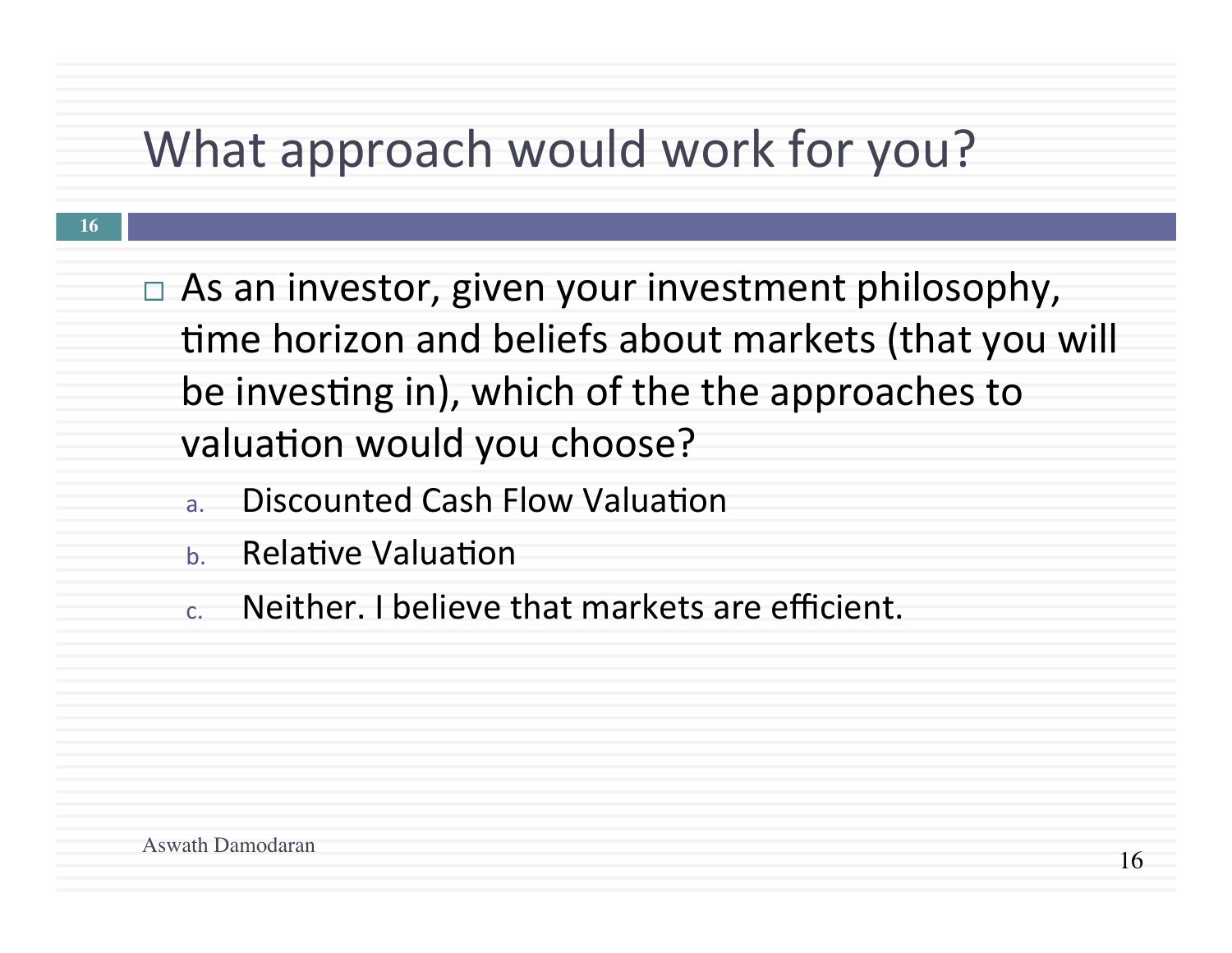# Contingent Claim (Option) Valuation

- $\Box$  Options have several features
	- They derive their value from an underlying asset, which has value
	- **□** The payoff on a call (put) option occurs only if the value of the underlying asset is greater (lesser) than an exercise price that is specified at the time the option is created. If this contingency does not occur, the option is worthless.
	- $\blacksquare$  They have a fixed life
- $\Box$  Any security that shares these features can be valued as an option.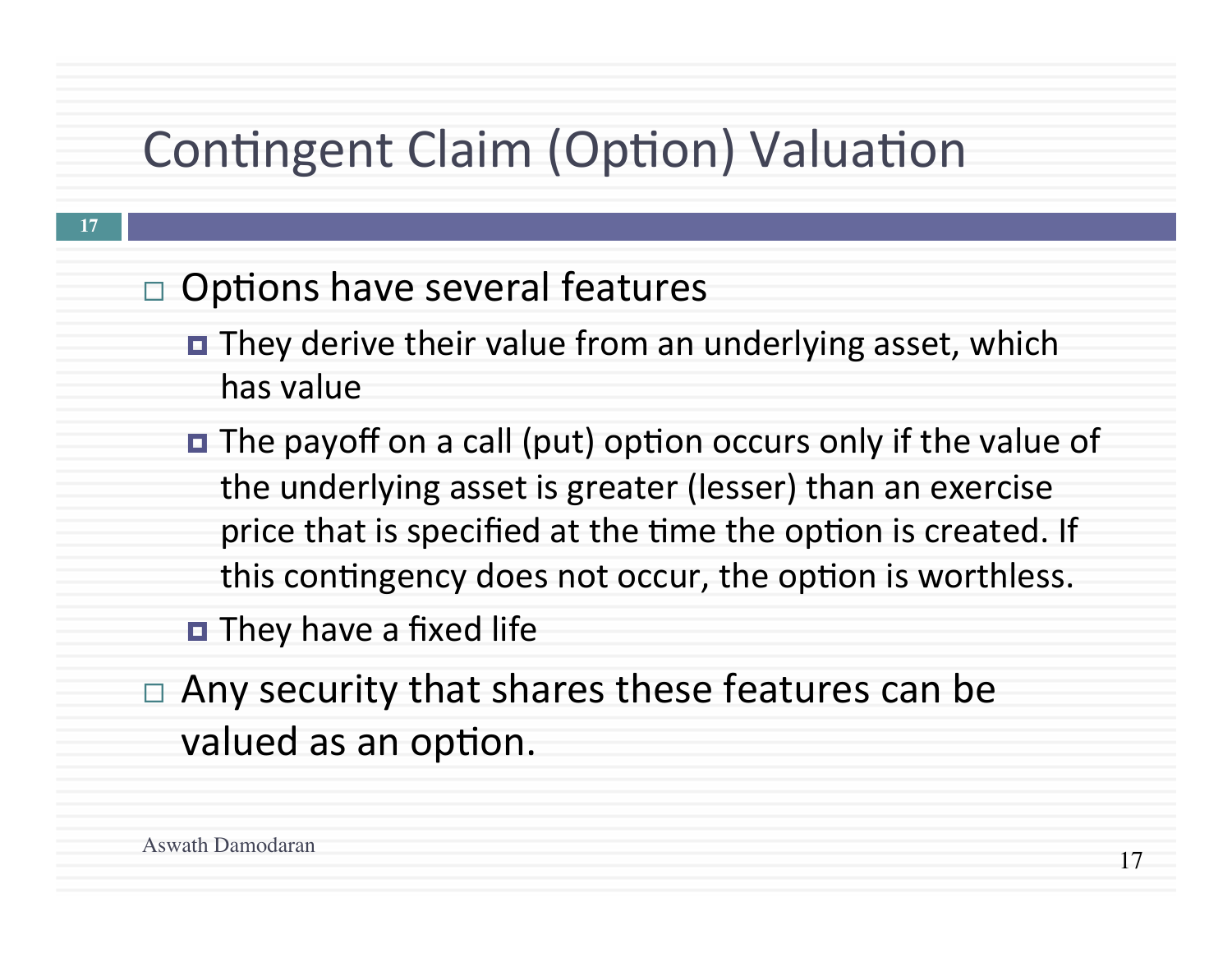# **Option Payoff Diagrams**

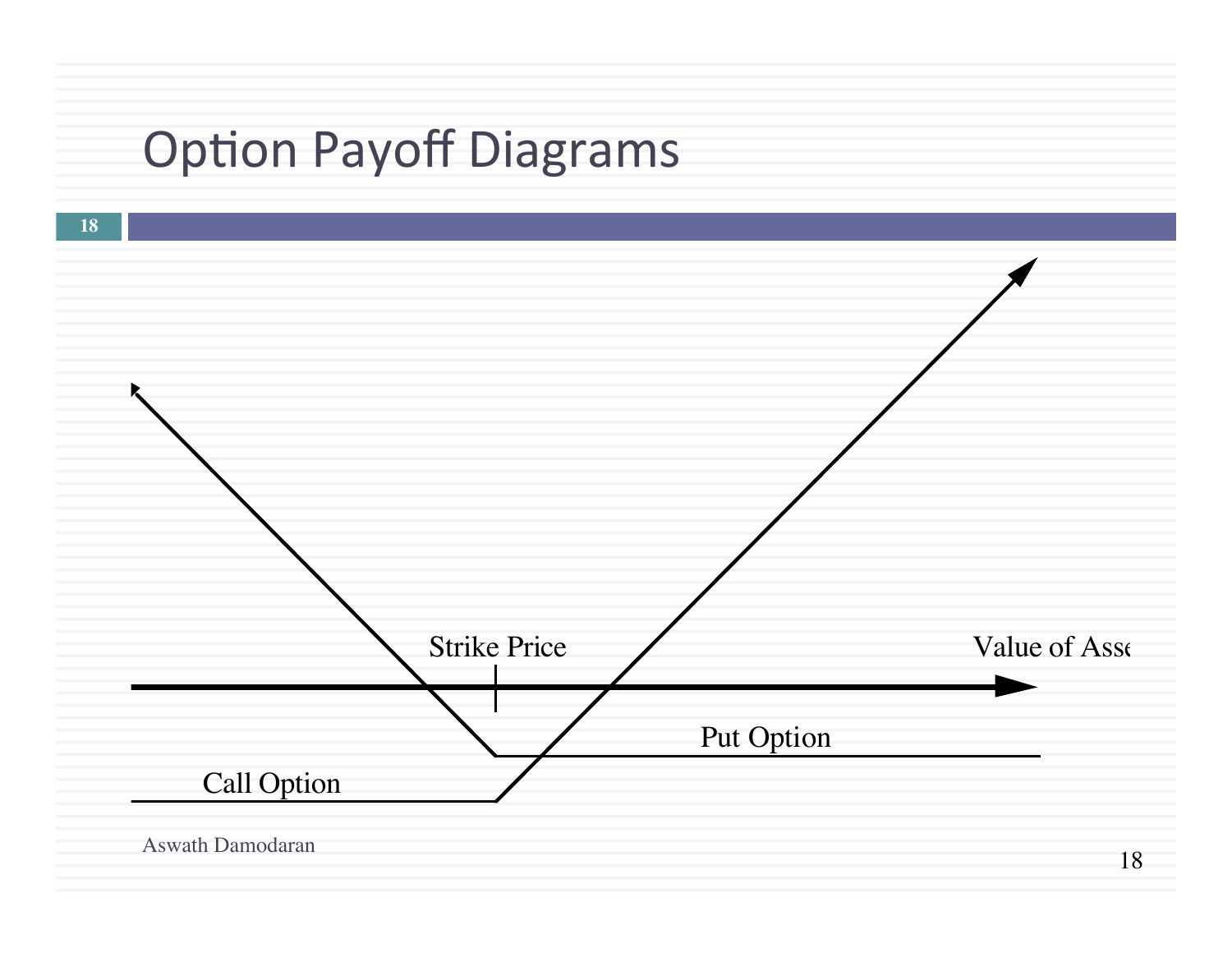### Direct Examples of Options

- **19**
- $\Box$  Listed options, which are options on traded assets, that are issued by, listed on and traded on an option exchange.
- $\Box$  Warrants, which are call options on traded stocks, that are issued by the company. The proceeds from the warrant issue go to the company, and the warrants are often traded on the market.
	- $\Box$  Contingent Value Rights, which are put options on traded stocks, that are also issued by the firm. The proceeds from the CVR issue also go to the company
- □ Scores and LEAPs, are long term call options on traded stocks, which are traded on the exchanges.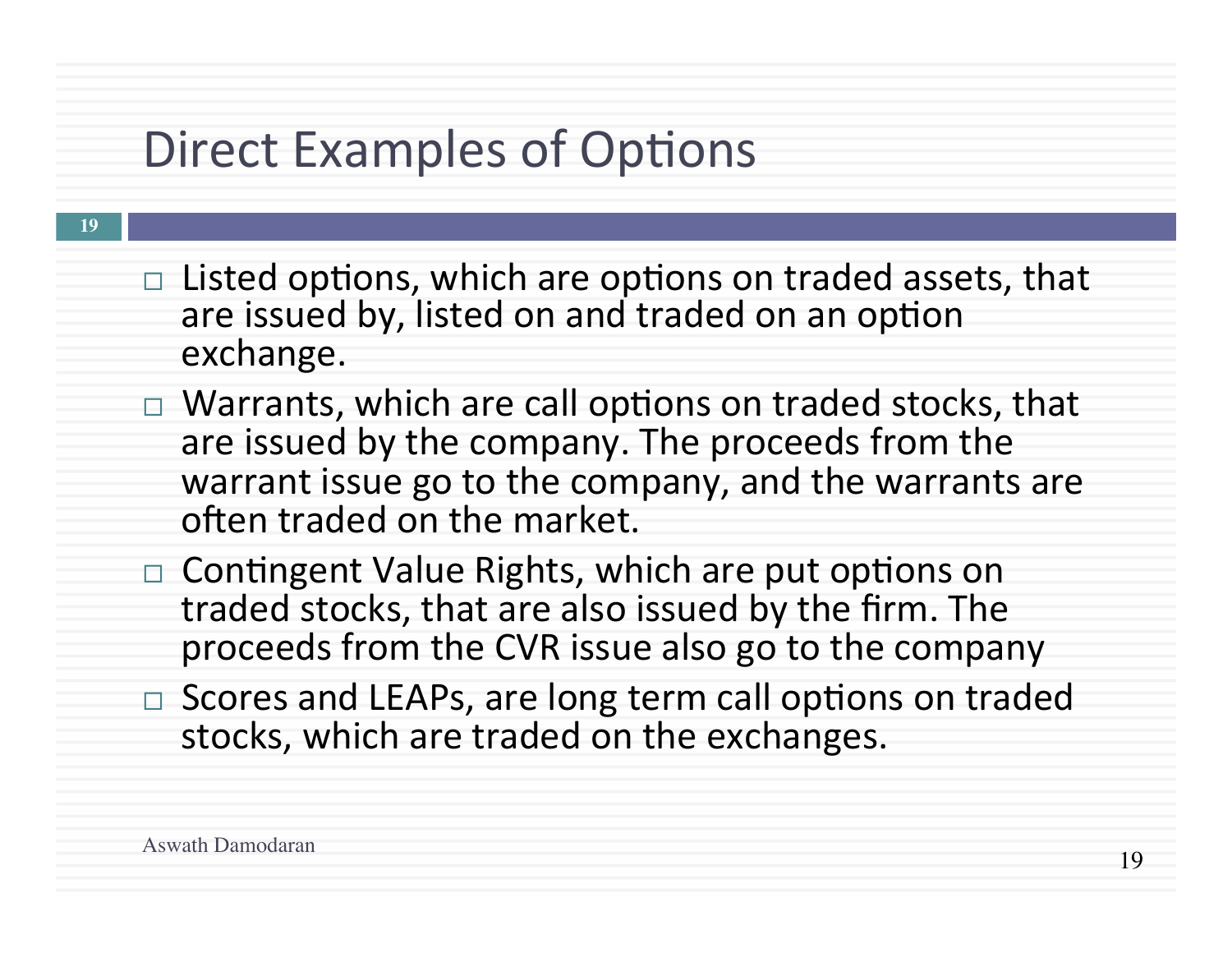# Indirect Examples of Options

- $\Box$  Equity in a deeply troubled firm a firm with negative earnings and high leverage - can be viewed as an option to liquidate that is held by the stockholders of the firm. Viewed as such, it is a call option on the assets of the firm.
	- $\Box$  The reserves owned by natural resource firms can be viewed as call options on the underlying resource, since the firm can decide whether and how much of the resource to extract from the reserve,
	- $\Box$  The patent owned by a firm or an exclusive license issued to a firm can be viewed as an option on the underlying product (project). The firm owns this option for the duration of the patent.
	- $\Box$  The rights possessed by a firm to expand an existing investment into new markets or new products.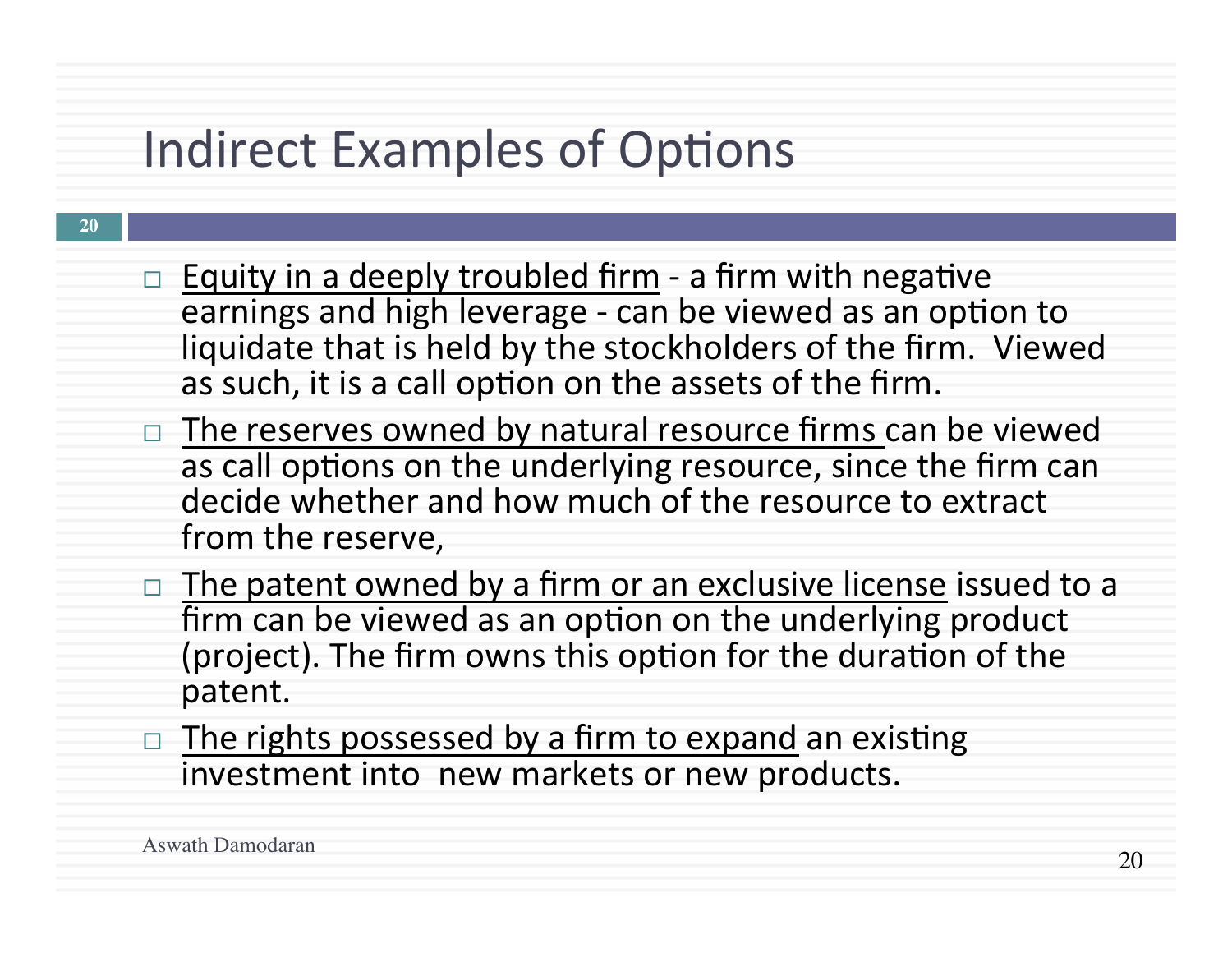#### Advantages of Using Option Pricing Models

- $\Box$  Option pricing models allow us to value assets that we otherwise would not be able to value. For instance, equity in deeply troubled firms and the stock of a small, bio-technology firm (with no revenues and profits) are difficult to value using discounted cash flow approaches or with multiples. They can be valued using option pricing.
- Option pricing models provide us fresh insights into the drivers of value. In cases where an asset is deriving it value from its option characteristics, for instance, more risk or variability can increase value rather than decrease it.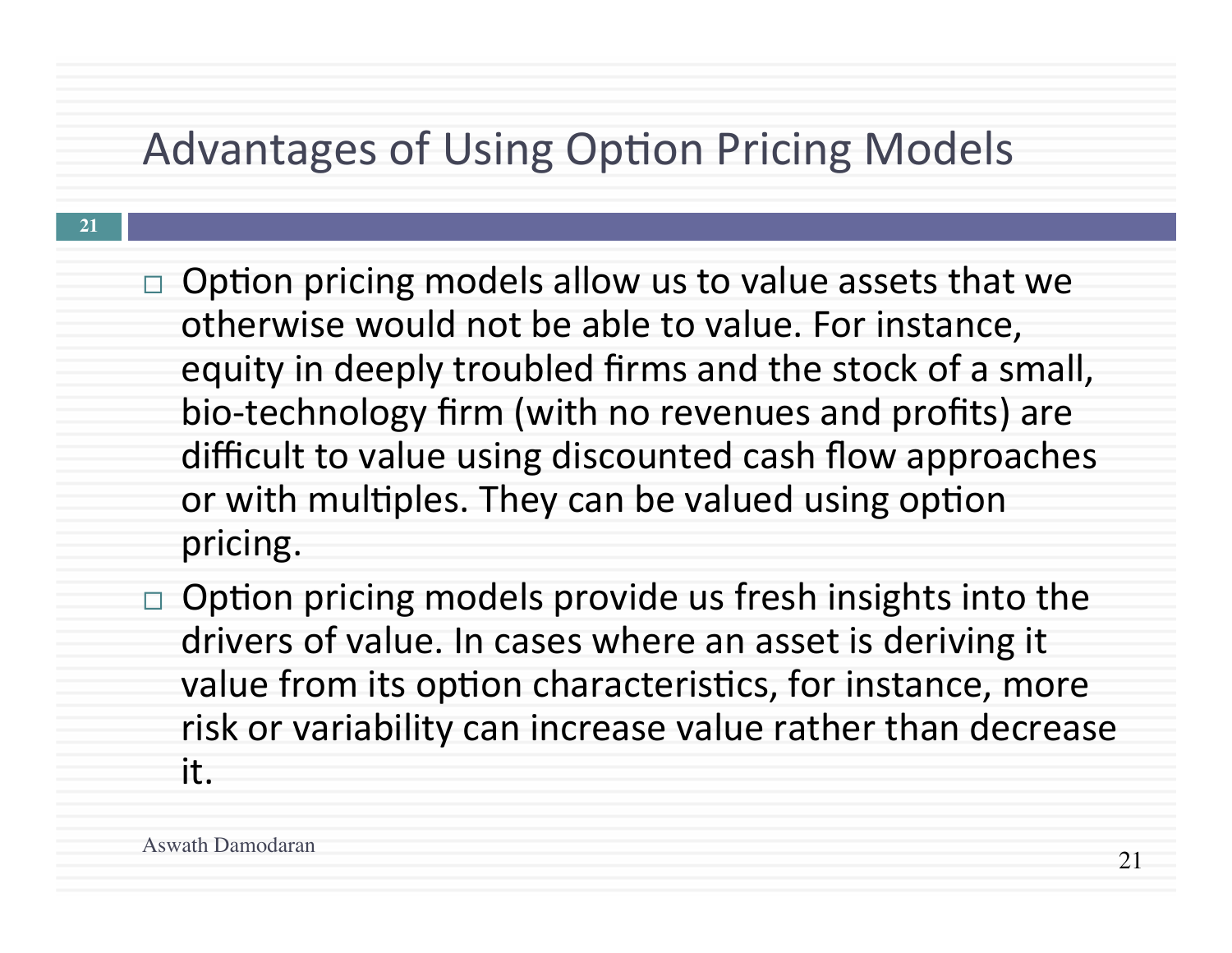# Disadvantages of Option Pricing Models

- $\Box$  When real options (which includes the natural resource options and the product patents) are valued, many of the inputs for the option pricing model are difficult to obtain. For instance, projects do not trade and thus getting a current value for a project or a variance may be a daunting task.
- $\Box$  The option pricing models derive their value from an underlying asset. Thus, to do option pricing, you first need to value the assets. It is therefore an approach that is an addendum to another valuation approach.
- $\Box$  Finally, there is the danger of double counting assets. Thus, an analyst who uses a higher growth rate in discounted cash flow valuation for a pharmaceutical firm because it has valuable patents would be double counting the patents if he values the patents as options and adds them on to his discounted cash flow value.